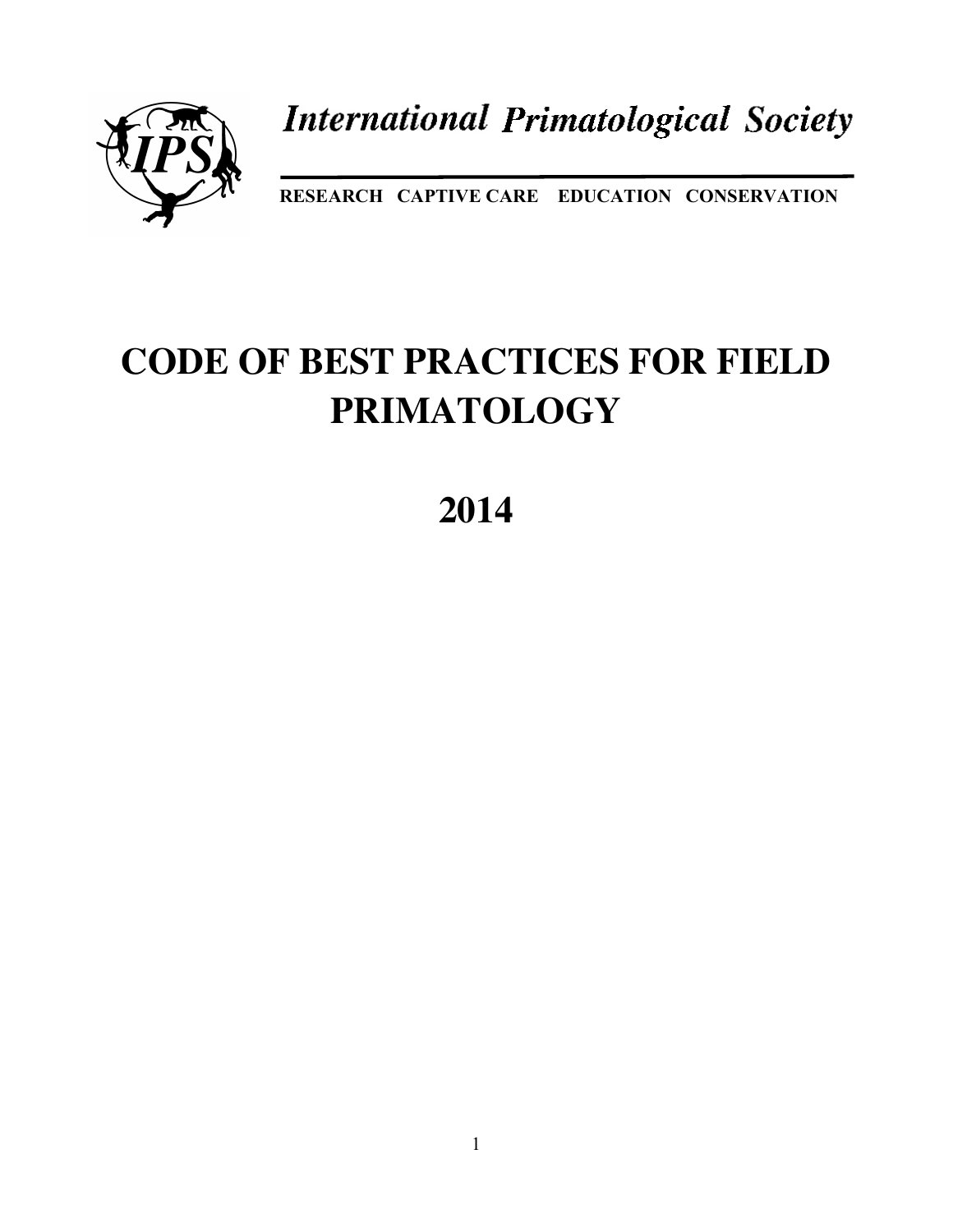### **INTRODUCTION**

The steering committee invited officers from a broad set of primate societies and institutions across the world to nominate a representative who would then serve as a member of the Full Committee. The steering committee then sent a preliminary draft of this document to those societal and institutional representatives for comments and suggested changes. In reviewing the draft document, committee members were free to consult with members of their respective societies, colleagues, and scholars from a range of related disciplines to improve the document. Therefore, although we list the members of the Full Committee below, many additional primatologists had direct input into the creation of this document.

# **STEERING COMMITTEE**

| <b>Name</b>             | <b>Affiliation</b>                                      |
|-------------------------|---------------------------------------------------------|
| Erin P. Riley           | San Diego State University, USA                         |
| Katherine C. MacKinnon  | Saint Louis University, USA                             |
| Eduardo Fernandez-Duque | Yale University, USA                                    |
| Joanna M. Setchell      | Durham University, UK, Editor-in-Chief, International   |
|                         | Journal of Primatology                                  |
| Paul A. Garber          | University of Illinois, USA, Executive Editor, American |
|                         | Journal of Primatology                                  |

#### **FULL COMMITTEE**

| <b>Name</b>               | <b>Affiliation</b>                                          |
|---------------------------|-------------------------------------------------------------|
| Ilaria Agostini           | Instituto de Biología Subtropical, Consejo Nacional de      |
|                           | Investigaciones Científicas y Técnicas, Universidad         |
|                           | Nacional de Misiones, Argentina                             |
| Julio Cesar Bicca-Marques | Pontifical Catholic University of Rio Grande do Sul, Brazil |
| Ramesh Boonratana         | Mahidol University International College, Thailand;         |
|                           | International Union for Conservation of Nature Species      |
|                           | Survival Commission (IUCN SSC), Primate Specialist          |
|                           | Group Regional Vice Chair (SE Asia)                         |
| Dilip Chetry              | Aaranyak Organization for Primate Conservation, India       |
| Linda Marie Fedigan       | University of Calgary, Canada; Santa Rosa National Park,    |
|                           | Costa Rica                                                  |
| Romanus Ikfuingei         | Wildlife Conservation Society (WCS) Takamanda-Mone          |
|                           | Landscape Project; WCS Cross River Gorilla                  |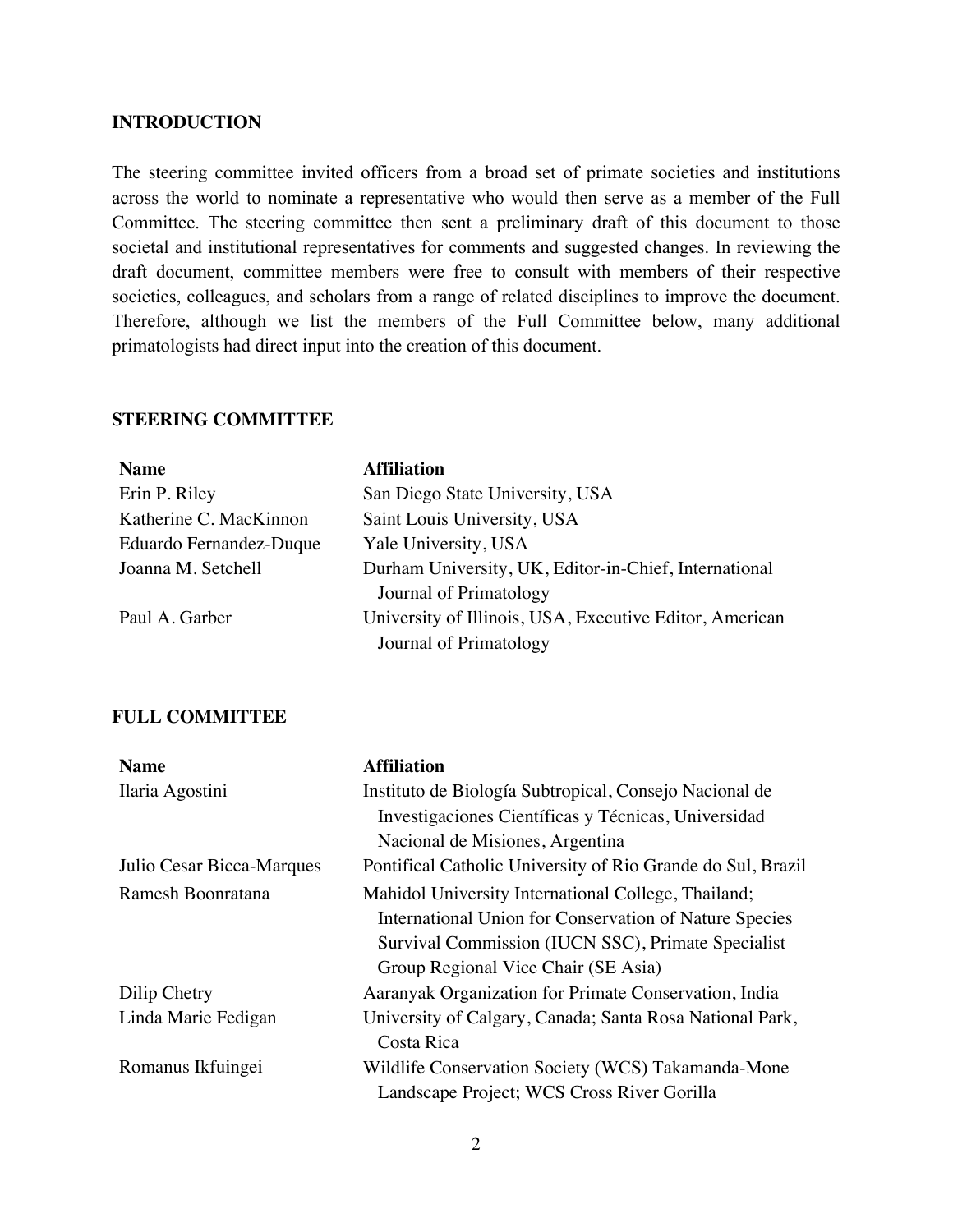|                          | Conservation Program, Nigeria, Cameroon; IUCN SSC                                                                                                                                            |
|--------------------------|----------------------------------------------------------------------------------------------------------------------------------------------------------------------------------------------|
|                          | Primate Specialist Group                                                                                                                                                                     |
| Entang Iskandar          | Primate Research Center, Bogor Agricultural University,<br>Indonesia                                                                                                                         |
| Martin Kowaleski         | Estación Biológica Corrientes, Museo Argentino de<br>Ciencias Naturales Bernardino Rivadavia, Argentina                                                                                      |
| Angela Maldonado         | Scientific Director, Fundación Entropika, Colombia                                                                                                                                           |
| Innocent Chitalu Mulenga | Director of Research, Chimfunshi Wildlife Orphanage<br>Trust, Zambia                                                                                                                         |
| Xiao-Guang Qi            | <b>IUCN SSC Asian &amp; Chinese Primatology Specialist</b><br>Group/China/Asian                                                                                                              |
| Ute Radespiel            | Stiftung Tierärztliche Hochschule Hannover, Germany                                                                                                                                          |
| Fidisoa Rasambainarivo   | University of Missouri, St. Louis                                                                                                                                                            |
| <b>Innocent Rwego</b>    | University of Minnesota; Makerere University; United<br><b>States Agency for International Development Respond</b><br>Program; Uganda                                                        |
| Juan Carlos Serio Silva  | Instituto de Ecologia, Vera-Cruz, Mexico                                                                                                                                                     |
| Yuji Takenoshita         | Faculty of Child Studies, Chubu-Gakuin University                                                                                                                                            |
| Mauricio Talebi          | Universidade Federal de São Paulo, Brazil                                                                                                                                                    |
| Maria Paula Tujague      | Instituto de Biología Subtropical, Consejo Nacional de<br>Investigaciones Científicas y Técnicas, Asociación Civil<br>Centro de Investigaciones del Bosque Atlántico,<br>Misiones, Argentina |

# **SOCIETIES REPRESENTED**

Asociación Primatológica Argentina; Brazilian Society of Primatologists; European Federation of Primatology; Colombian Primatological Society; Latin American Society of Primatology; Primate Society of Japan Committee for Conservation and Wellbeing; Southeast Asian Primatological Association (SeAPA).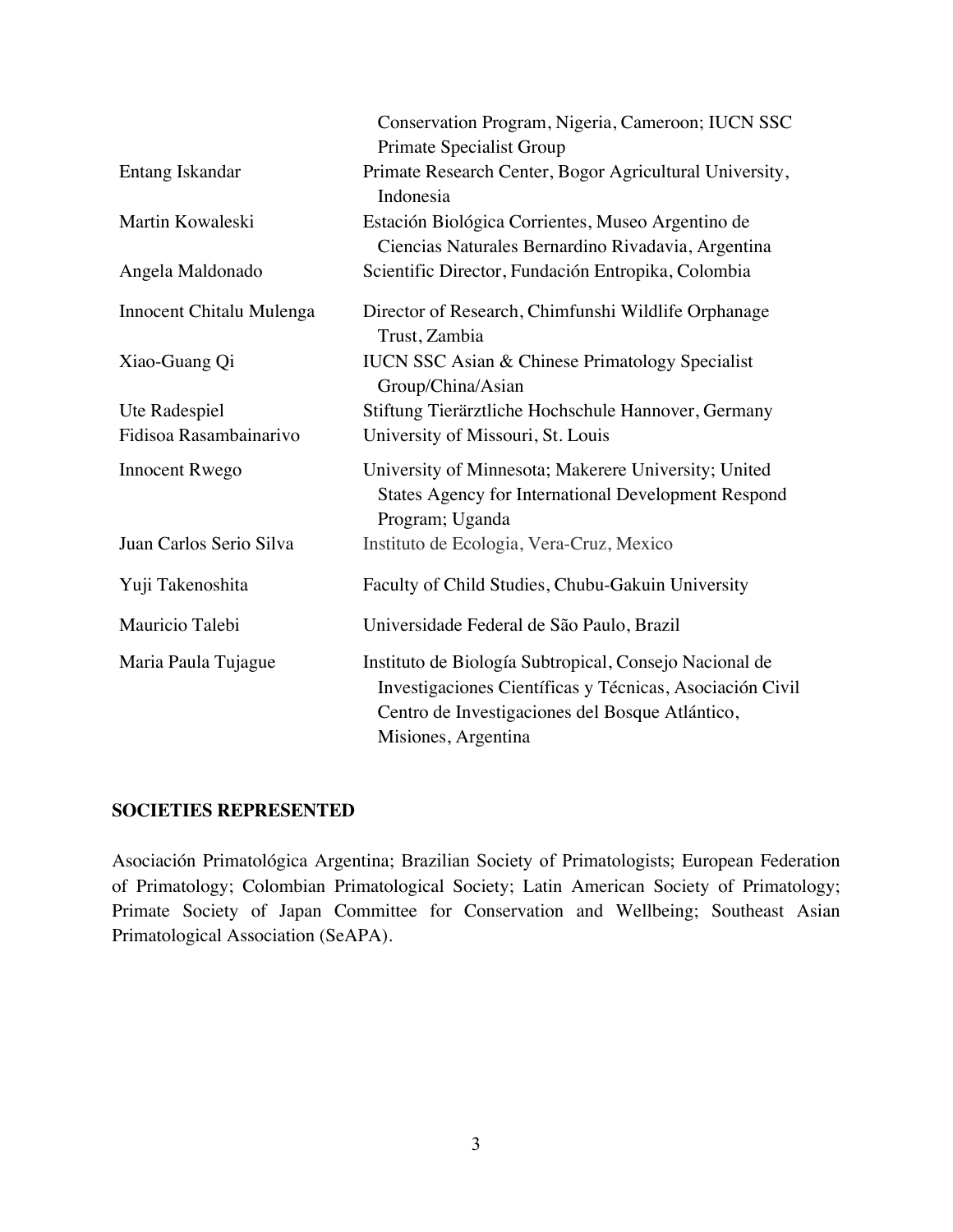#### **PREAMBLE**

In general, primatologists adhere to a set of principles outlined in resolutions and policy statements on the ethical treatment of nonhuman primates, particularly in captivity and biomedical contexts. As noted in a 2010 special section of the *American Journal of Primatology* (Vol. 72, No. 9), field research on primates, particularly observational work, has been subject to less public scrutiny and ethical regulation than laboratory research involving primates. The "3Rs" of Replacement, Reduction, and Refinement that usually characterize animal care forms required by institutions for permission to conduct primate research are generally of limited value and relevance for field-based studies, except in projects that involve animal trapping, handling, and collaring, the invasive collection of biological samples, and experimental field research. Field projects are subject to complex ethical considerations in relation to both nonhuman primates and the local human communities that surround them, necessitating reflection on the positive and negative effects of the presence of field researchers (Fedigan 2010). This reality requires us to acknowledge our responsibility to respect the well-being of people, as well as animals and their habitats, and places our responsibility towards our study subjects in the context of the local cultures, societies at large, and the global environment in which we live (Curtis & Setchell 2003; MacKinnon & Riley 2010; Malone et al. 2010).

To this end, a committee of field primatologists representing major primatological societies and organizations from Africa, Asia, Europe, and North, Central, and South America have come together to craft a "code of best practices" to help field primatologists navigate the contemporary ethical landscape. A code of best practices is defined as a set of guidelines that represent a wellinformed, thoroughly considered, prudent course of action. The set of guidelines outlined herein, drawn from relevant educational materials and the committee's experiences, is meant to be shared with a broader audience of students, researchers, governmental officials, nongovernmental organizations (NGOs), granting agencies, and university administrators across a wide range of field settings.

The purpose of these guidelines is to highlight a set of ethical issues that should be considered in conducting field research and a set of practices that could be employed when confronting those ethical issues. These guidelines also are intended to provide a framework for laboratory researchers who collaborate with field researchers in analyzing biological samples, and to assist editors, editorial boards, reviewers, and authors of scholarly journals in primatology in evaluating current research practices and in making publication decisions. They cover some of the main issues requiring consideration from an ethical point of view when studying nonhuman primates. The guidelines are not intended to be exhaustive, or to dictate choice or propose sanctions. Rather, they are designed to encourage primatologists and institutions, organizations, and funding/donor agencies that support them to reflect on their procedures and to initiate broader discussions on how to best fulfill our responsibilities as educators and scientists to study,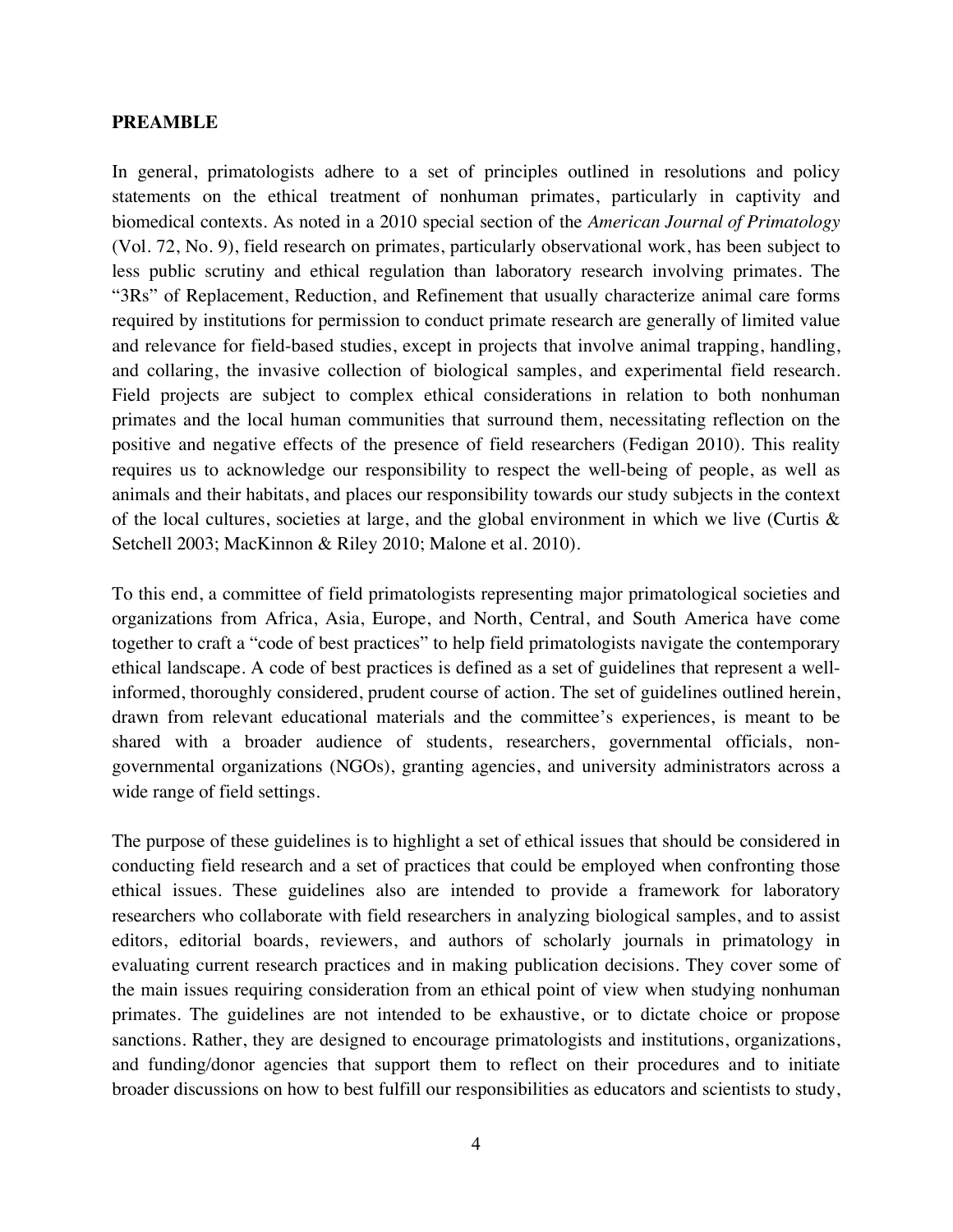conserve, respect, and benefit wild primate populations, their habitats, and the local human communities.

These guidelines work in conjunction with existing ethical statements developed by the International Primatological Society and the American Society of Primatologists<sup>i</sup>. Collectively, they should be viewed as practices that will facilitate ethical research objectives and contribute to the protection and conservation of primate populations and habitats. These guidelines also emphasize that a commitment to using ethical best practices is a commitment to using all of the knowledge at one's disposal, as well as a commitment to include individuals in local communities, academic institutions, NGOs, and governmental organizations as stakeholders in developing the human capital required to ensure long-term environmental sustainability.

Our committee advocates the use of a risk analysis approach (Strier 2010), which weighs both the positive and negative impacts when considering the ethical dimensions of a field project, and recommends that primatologists consider the following points when designing and implementing field projects (MacKinnon & Riley 2010).

# **RESPONSIBILITY/DO NO HARM**

At the most basic level, field primatologists have fundamental ethical obligations to the species that they study and to the people with whom they work or interact with during the course of the study.

One of the primary goals of an ethics code advocating 'responsibility' and 'do no harm' principles is to focus attention on the animals with whom researchers work and on the people whose lives and cultures the work affects. Responsible weighing of the primary ethical obligations against the goal of seeking new knowledge and other responsibilities (e.g., those owed to sponsors or clients, members of the local community, the animals or ecological system studied) can lead to the decision not to undertake a given project or to discontinue a research project. Such ethical obligations include:

- (a) avoiding harm or wrongdoing, understanding that the development of knowledge can lead to change which may be positive or negative for the animals studied or people with whom we work or among whom we work.
- (b) respecting the well-being of humans and nonhuman primates;
- (c) reflecting on the possible benefits and negative effects of their presence and field methods on their study subjects, the ecosystem, local biodiversity, and the local human community.
- (d) consulting actively with the people in a study area, with the goal of establishing a working relationship that can be beneficial to all parties involved.
- (e) working for the long-term conservation and management of nonhuman primate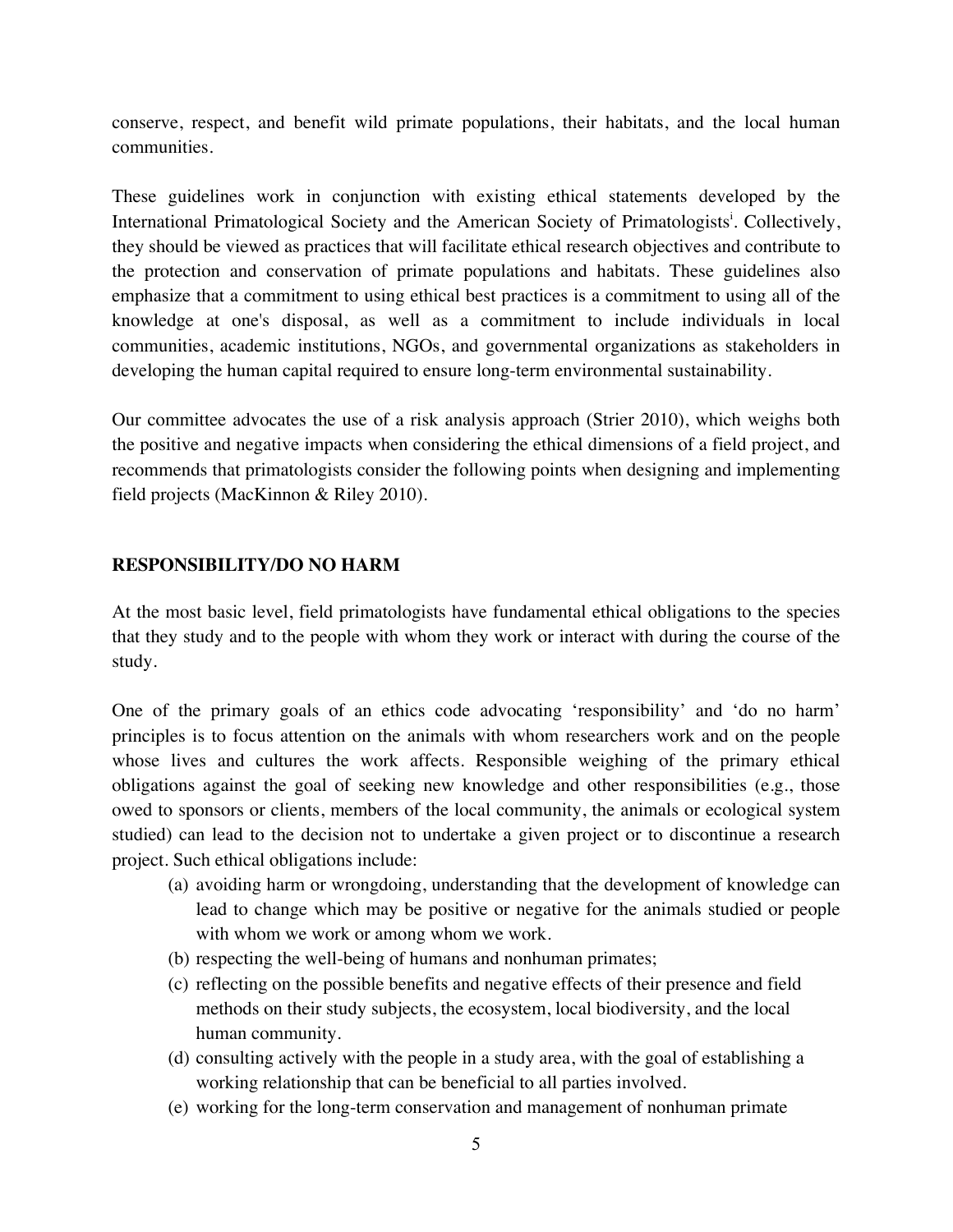populations and the habitats they live in. This may include highlighting in publications the specific threats and most pressing conservation issues that the study population or species faces;

What follows is a list of the primary issues field primatologists should consider in the development, implementation, and dissemination of their research.

#### **1. RESPONSIBILITIES TO THE ANIMALS WITH WHOM RESEARCHERS WORK**

Primatologists should abide by the specific guidelines for the use of animals developed by discipline-based organizations such as the American Psychological Association<sup>2</sup>, American Society of Mammalogists<sup>3</sup>, Animal Behavior Society/Association for the Study of Animal Behaviour<sup>4</sup>, the Society for Neuroscience<sup>5,</sup> and/or of national and international offices focused on research (e.g. Sociedad Argentina de Especialistas en Mamíferos, Brazil's new law on the use of animals in research). These guidelines are generally applicable to primatological research. However, the specific recommendations developed by these societies may not address the special considerations that apply to working with primates completely.

- (a) Primatologists should accept the responsibility of stewardship for nonhuman primates, and this responsibility must be reflected in our husbandry practices and research protocols whether in field, laboratory, or other settings. Primatologists can and should be the strongest advocates for the conservation and humane treatment of primates.
- (b) Primatologists should accept the obligation to abide by relevant international, federal, state and local regulations concerning the welfare of captive animals.
- (c) The World Health Organization and Ecosystem Conservation Group policy statements on the use of primates for biomedical purposes should be consulted. Individuals of endangered species should not be collected in the wild for use in biomedical research, unless the research holds promise for improving the health and conservation efforts on behalf of those species. Because 'least concern' species may become 'threatened' species in the future, the decision to collect individuals (from species currently categorized with lower levels of risk) for use in biomedical research should be thoroughly considered with regards to alternatives, advantages and disadvantages, and all relevant international, federal, state and local regulations concerning the welfare of captive animals.
- (d) In all cases, the potential benefits of any research should be evaluated against the potential risks to the nonhuman primate subjects. Killing wild primates to collect biomedical, genetic, physiological, or other information should be avoided. This is especially true when other data collection methods, even those that are more expensive, more difficult, or require more time, are available. If after the thorough consideration of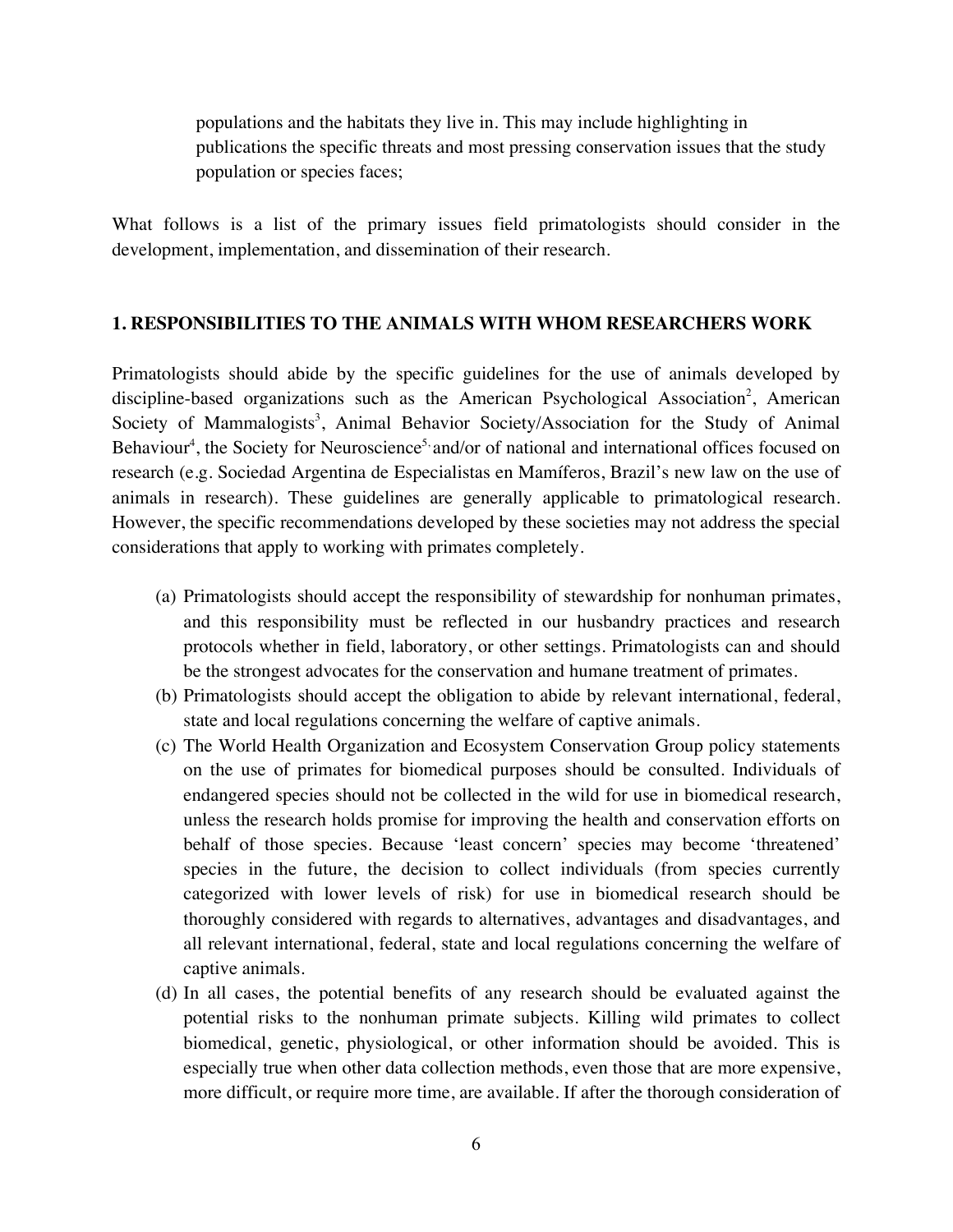all possible alternatives, and in agreement with all institutional and national regulations, it is deemed necessary to collect, it is imperative that the minimum required for valid research results be collected. There continues to be an ongoing debate concerning the collection of voucher specimens for the taxonomic identification of populations, and we encourage all primatologists to consider alternatives (Minteer *et al.* 2014). The capturing of primates (and other forms of manipulation) also warrants careful consideration and compliance with local customs, as well as local, national and international regulations. In addition, consideration must be given to the costs and benefits of habituating wild primate groups that live within protected sites, where the probability of contact with the local human community is relatively low, compared to habituating groups living in closer proximity to humans.

- (e) Non-invasive, or minimally invasive, sampling should be used whenever possible. The decision to conduct invasive or lethal sampling must be justified in scientific reports and publications.
- (f) The number of nonhuman primates used in any procedure that involves capture, invasive sampling, holding animals in captivity, collaring, marking, or collection for taxonomic purposes when strictly necessary should be the minimum required for valid research results. Animal stress and suffering should be kept to a minimum in all these procedures. Researchers who capture or handle wild primates should employ procedures that avoid/minimize pain and distress at every opportunity, and have a carefully developed plan of action or intervention in cases in which an animal is injured and requires veterinary care or must be euthanized. Captures should be used only when there is no other way to obtain the information/biological samples required using a less invasive methodology. If capture cannot be avoided, researchers should minimize direct contact with primates and use validated protocols to prevent disease transmission. Study animals should be exposed to the least possible number of researchers.
- (g) Studies involving field experiments including playback of vocalization, predator models, novel problem-solving tasks, or other manipulations should act to minimize risk to the animals. A goal of experimental field research must be to employ the least disruptive research design that results in new knowledge and, where possible, to conduct field experiments on non-endangered species.

# **2. RESPONSIBILITIES TO THE ECOSYSTEM IN WHICH THE ANIMALS LIVE**

Researchers should consider the consequences of their presence and research for the study animals and environment carefully. This should include knowledge of a species' natural history to improve management and enrich environments, because physical and psychological wellbeing are essential not only to the health of the animal, but also to the validity of the research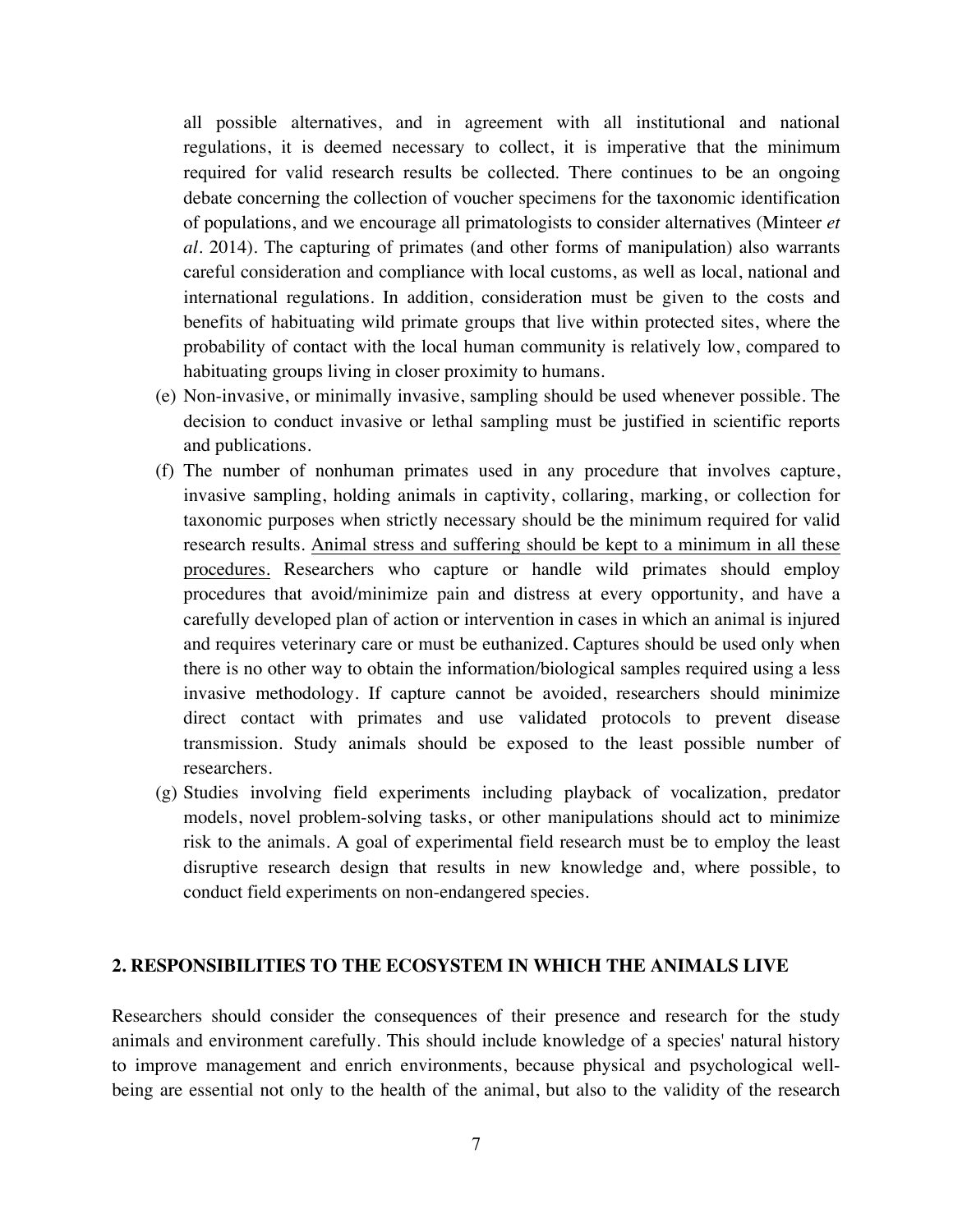results. Field studies can result in potentially negative consequences for study subjects and their environment, including disease transmission, presence of human waste and garbage, the effects of trails and trail traffic on vegetation, the influence of the presence of human observers, habituation and provisioning of study animals, and decreased protection from hunting resulting from habituation (Goldberg 2008; Köndgen et al. 2008; Pusey et al. 2008; Walsh 2008; Fedigan 2010; Strier 2010; Bezanson et al. 2013; Gruen et al., 2013). Cutting vegetation, especially mature trees, for the purposes of making trails should be minimized, and practices to reduce soil erosion on trails should be considered. Biodegradable materials are best used to mark trails or trees, especially in those cases in which a researcher has no plans to continue her/his research.

Primatologists should consider the implications of short-term versus long-term research at their respective study sites. Both models come with costs and benefits. A long-term research presence can mean that some primates will never experience life without human observers, and one should be cognizant of this ecological footprint (Strier 2010). At the same time, a long-term research presence may also result in increased protection of primates from hunting, thereby outweighing the potential costs of this footprint. For example, in Tai National Park, Cote d'Ivoire, researchers found the presence of researchers to be a strong predictor of increased primate population densities, particularly for threatened or over-harvested species (Campbell et al. 2011; Nekaris & Nijman 2013).

# **3. RESPONSIBILITIES TO THE PEOPLE WHOSE LIVES AND CULTURES THE WORK AFFECTS**

The contemporary fieldwork environment presents an increasingly complex landscape on which to engage both human and nonhuman primate needs and interests. The ability to work within the local cultural context is often the key variable determining success in field primatology (MacKinnon & Riley 2013). Field primatologists should recognize that there are many things to learn from traditional knowledge that can help to improve their research and that certain local traditions may have positive effects on the survival of primates and the forests they exploit. In addition, prior to going to the field or soon after arrival, it is advisable to learn how members of the local communities and cultures regard individual primate species, for example, as ancestors to be respected or as crop-raiders to be killed. Finally, given that the local community is an important stakeholder in the successful outcome of most research projects, it is critical to explain the significance of the study and the details of the project to the local communities prior to beginning the research.

(a) When conducting and disseminating their work, primatologists should think carefully about the possible negative impact of their project findings on the well-being of local human communities. Field primatologists must determine in advance whether their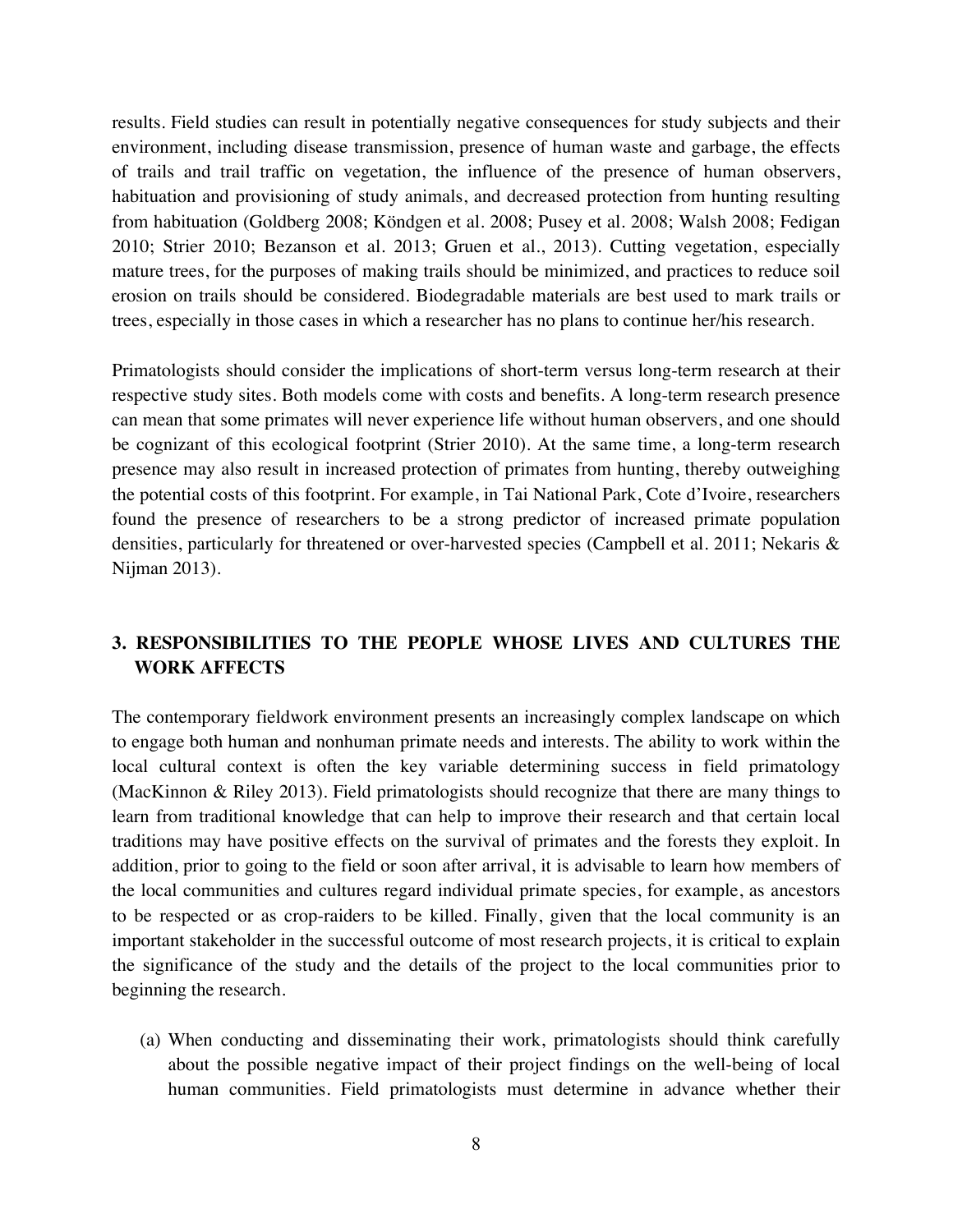hosts/providers of information wish to remain anonymous or receive recognition, and comply with those wishes.

- (b) If the research involves human subjects (i.e., a living individual about whom a researcher obtains data through intervention or interaction with the individual or from individually identifiable information), field primatologists should obtain human subjects research approval. Information from ethics committees and guidelines for protecting human subjects are available on-line at many universities. Such protocols will require the researcher to carefully reflect on the operational practicalities of conducting research, potential risks to the participants, and ways to mitigate risks. Protocols also require the informed consent of persons providing information. The degree and breadth of informed consent required will depend on the nature of the project and may be affected by requirements of other codes, laws, and ethics of the country or community in which the research is pursued. Further, the informed consent process is dynamic and continuous; the process should be initiated during the project design and continue through implementation by way of dialogue and negotiation with those involved. Researchers must present their research participants with the possible impacts of the choices they make or information they provide (for example, incriminating information from hunters who illegally trap or kill primates, images obtained from camera traps that could be used to embarrass or prosecute members of the local community) and make clear that confidentiality cannot be guaranteed, despite the fieldworker's best efforts.
- (c) Field primatologists who have developed close and enduring relationships (i.e., covenantal relationships) either with individual persons providing information/assistance or with hosts must adhere to the obligations of openness and informed consent, while carefully and respectfully negotiating the limits of the relationship.
- (d) While field primatologists may gain personally from their work, they must not exploit individuals, groups, animals, or cultural and biological materials. They should recognize their debt to the societies in which they work and their obligation to reciprocate with host people in appropriate ways that reflect the expectations and regulations of the countries and communities where they work. This might include, with community consent, offering conservation presentations targeted at both younger and older audiences (Dolins et al. 2010; Kuhar et al. 2010) or good faith efforts of sponsoring habitat country researchers at one's home university.
- (e) Hunting for personal consumption by traditional populations is legal in some regions. This is the case in parts of the Amazon, for example, where bushmeat may represent an important source of animal protein for populations living in remote regions. Although, as researchers, we may not approve of this practice, from the point of view of conservation ethics vilifying these ancestral and legitimate cultural practices is usually not the best approach of collaborating with local people, or sharing our values and learning about theirs. However, one should study whether these practices are sustainable and identify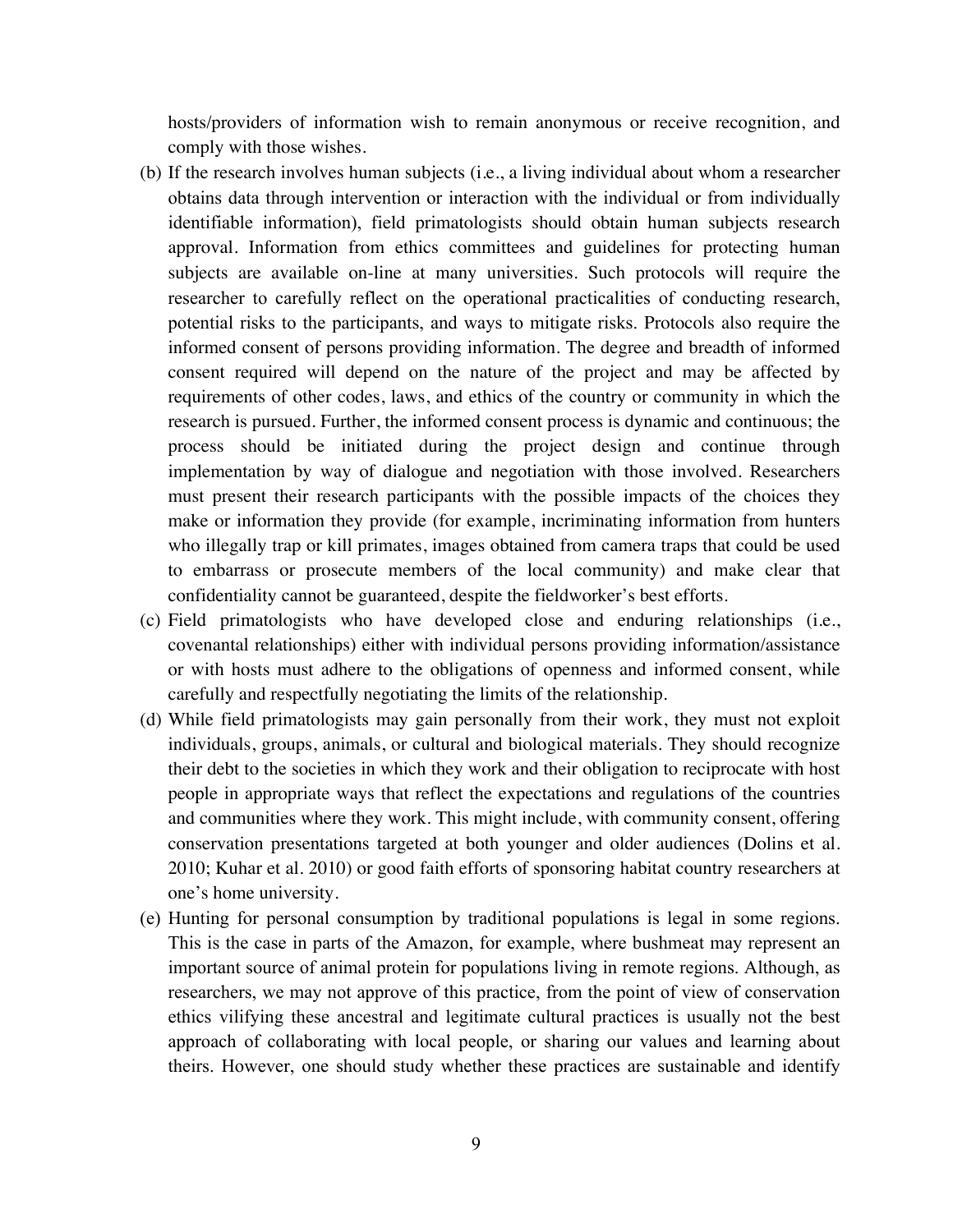ways of reducing hunting pressure and promoting the long-term conservation of primate populations.

# **4. EDUCATING AND MENTORING THE NEXT GENERATION OF PRIMATOLOGISTS**

Primatologists have a responsibility to train and mentor the next generation of field primatologists.

- **(a)** To accomplish this training, educational programs in primatology, anthropology, zoology, and biology should be encouraged to develop a set of professionalization workshops. Having such knowledge prior to beginning a research project is essential for both the success of the project and accepted ethical practices. It is the responsibility of the teaching staff to make certain that students and researchers are provided with access to relevant publications and websites on issues such as:
	- i. The Convention on International Trade in Endangered Species (CITES) and procedures required to obtain necessary permits from one's home institution, national government, and habitat country where the research will take place (this might include permission to collect biological samples of animals and plants, export and import permits, proper handling, storage, and shipping);
	- ii. The preparation and submission of final reports to local governments and granting agencies;
	- iii. The process of hiring, compensating, and managing local field assistants and local university students;
	- iv. The process of publishing, and the rights and responsibilities of coauthorship;
	- v. Procedures to report poaching or illegal activities at field site;
	- vi. Cultural expectations, appropriate and inappropriate behaviour;
	- vii. Identifying situations in which the needs of the local people may conflict with the needs of study animals;
	- viii. Best practices for purchasing goods and supplies from the local community;
	- ix. How to anticipate and avoid conflicts at field sites when two research teams are simultaneously conducting independent projects;
	- x. The preparation of a risk assessment analysis weighing the appropriate ethical concerns of the planned work against seeking new knowledge.
- **(b)** Field primatologists should actively encourage their students to think critically about the code of best practices and to present them with 'what if' scenarios to discuss and refer back to once they are in the field. Such initial exploration of these topics might also include: information on a particular region's history; the ethnic groups and cultural identities currently present; the socio-economic status of people in cities versus more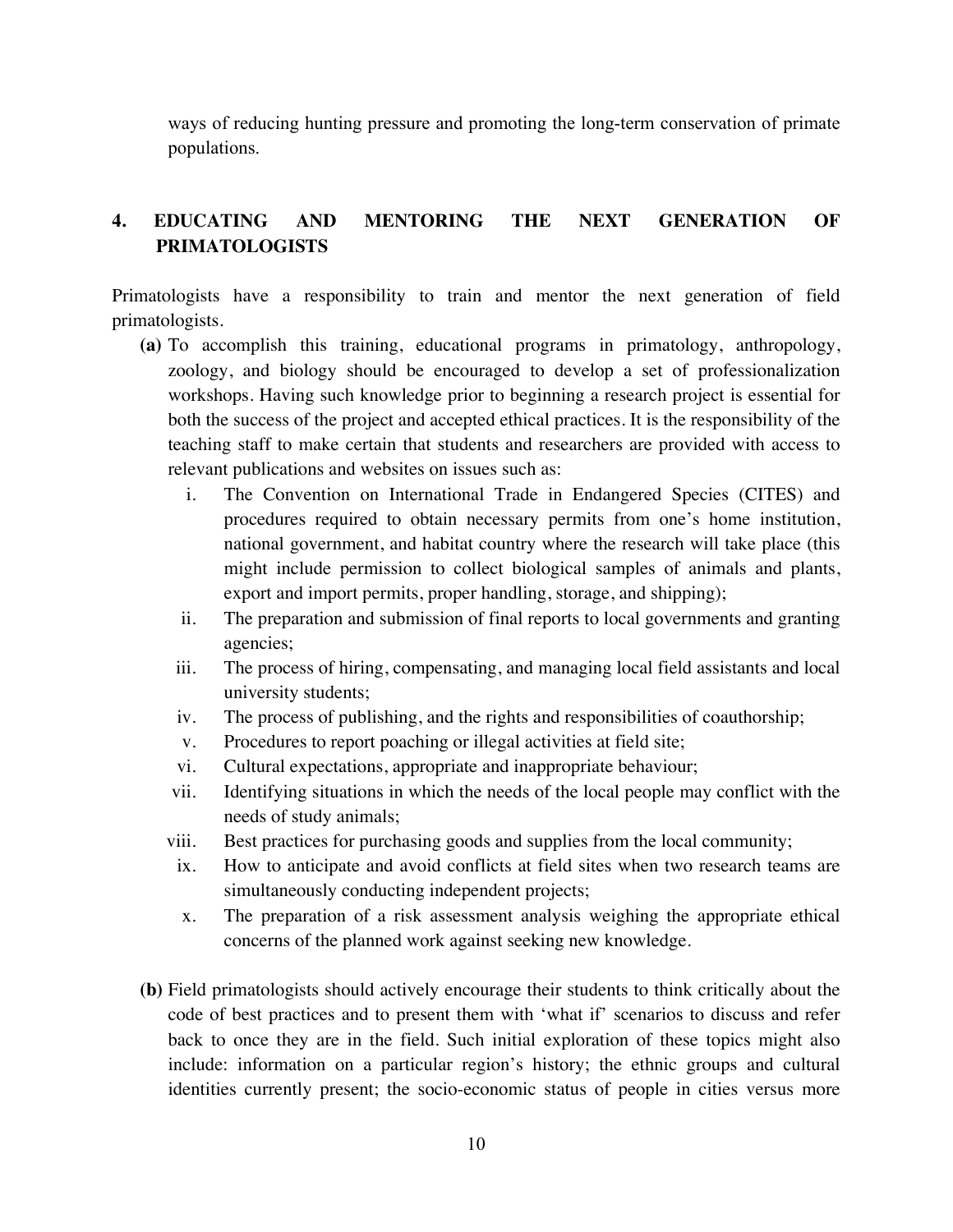rural areas; and cultural taboos. Field schools, coursework, and/or a required seminar before students engage in any type of independent field research should be viewed as essential.

**(c)** Another important ethical consideration is the issue of capacity building of habitat country nationals. It is the ethical responsibility of scientists to actively engage in the training of university students, conservation managers, and protected area staff of the countries or within-country regions in which they work. It is, therefore, good practice for foreigners to design projects with the potential roles of habitat country nationals in mind. In doing so it is critical to understand that students and researchers from outside habitat countries and students and researchers from range countries are not the supporters and the supported, but each can educate the other by integrating their individual knowledge, experience, and perspectives.

#### **5. OTHER PROFESSIONAL RESPONSIBILITIES**

- (a) Primatologists should advocate the creation of national laws and the establishment of institutional animal care advisory committees aimed at providing the appropriate rules for the ethical and humane treatment of primates involved in field and captive research.
- (b) An important ethical responsibility of all field researchers, including primatologists, is to obtain all relevant permits required to conduct research. Increasingly, funding organizations require evidence of permits before they disburse funds and scientific journals may require a statement of adherence to ethical guidelines and receipt of required research permits prior to publishing a manuscript.
- (c) Dissemination of information is critical and research should be published in a timely manner so that the information is accessible to the primatological community and habitat country institutions. Foreign field primatologists should make every effort to publish with their host country collaborators and assistants, and copies of publications, translated in the language used by nationals of the habitat country, should be made available to governmental and educational institutions whenever possible.
- (d) Primatologists should think carefully about the ways in which they disseminate their scientific findings and should invest every effort to inform and educate the mass media, and when applicable, to avoid the use of a sensationalist language that may have negative consequences for the conservation of primates and the credibility of scientific research.

#### **RESOURCES FOR ADDITIONAL INFORMATION AND ETHICAL GUIDANCE**

*Animal Behavior Society*. 1991. 'Guidelines for the Use of Animals in Research', *Animal Behavior* 41: 183–86.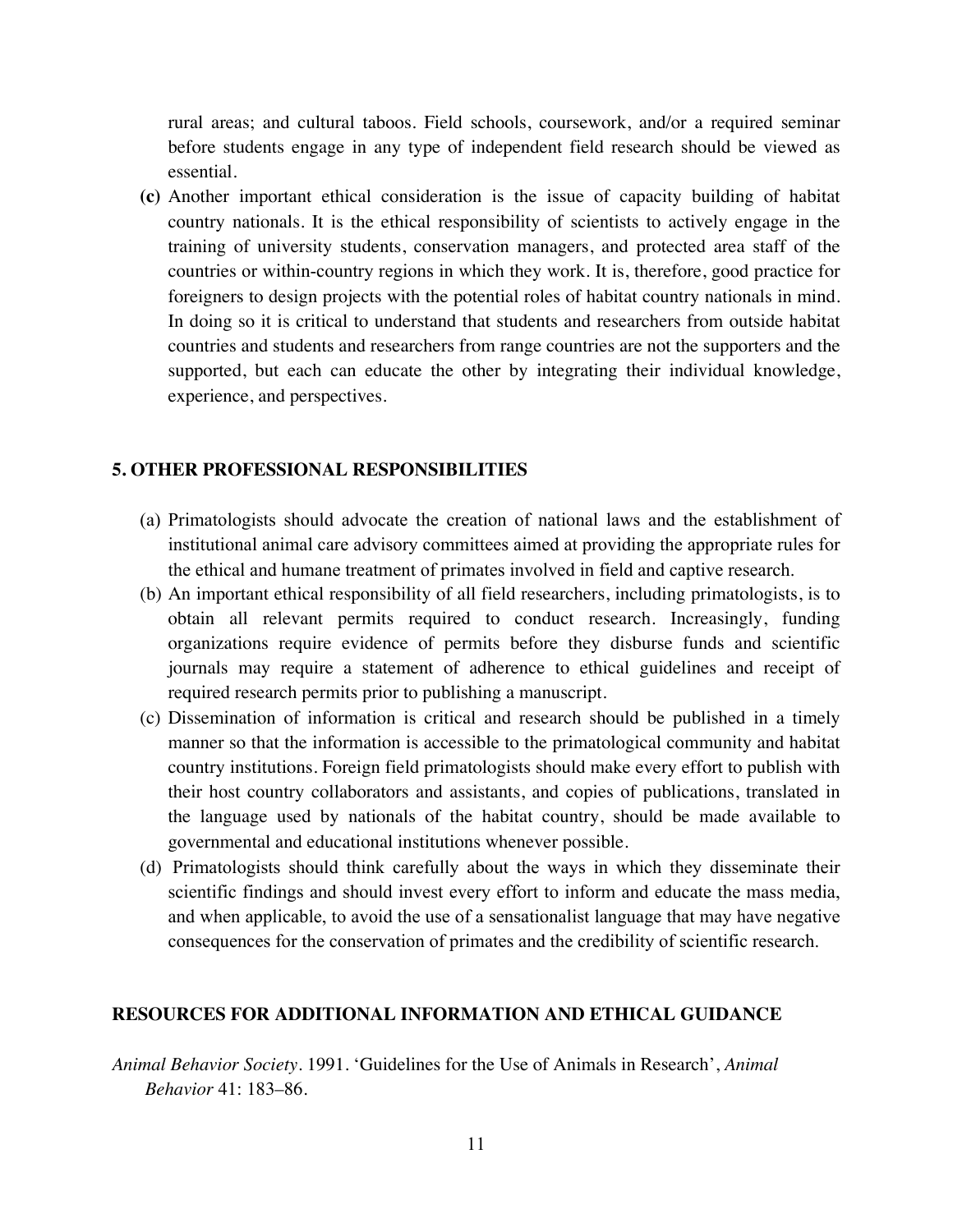- *National Academy of Sciences*. 1995. *On Being a Scientist: Responsible Conduct in Research*, 2nd ed. Washington, DC: National Academy Press (2121 Constitution Avenue, NW, Washington, DC 20418).
- *National Association for the Practice of Anthropology*. 1988. 'Ethical Guidelines for Practitioners. Sigma Xi. 1992. Sigma Xi Statement on the Use of Animals in Research', *American Scientist* 80: 73–76.
- *Society for Applied Anthropology*. 1983 (revised). Professional and Ethical Responsibilities.
- IPS International Guidelines for the Acquisition Care and Breeding of Nonhuman Primates,Second Edition. 2007. This set of guidelines has been translated into several languages.
- Guidelines for Ethical Conduct in the Care and Use of Animals. American Psychological Association, Washington D.C., 1992.
- Guidelines for the Capture, Handling and Care of Mammals as approved by the American Society of Mammalogists, 1998.
- Guidelines for the treatment of animals in behavioural research and teaching. *Animal Behaviour, 55*, 251-257, 1998.
- Policy on the Humane Care and Use of Laboratory Animals. NIH Office for Protection from Research Risks, Rockville, MD, 1986.
- The Psychological Well-Being of Non-Human Primates. Institute for Laboratory Animal Research, National Research Council. National Academy Press, Washington D.C. 1998.
- US Animal Welfare Act, As Amended (1966 Act plus all amendments through 1990). United States Code, Title 7, Sections 2131-2156.
- U.S. Fish and Wildlife Service Endangered Species Act of 1973.
- Convention on the International Trade in Endangered Species of Wild Fauna and Flora (CITES). Agreement signed in Washington D.C., 1973; amended in Bonn 1979.
- Code of ethics of the American Anthropological Association. 2009. (http://www.aaanet.org/\_cs\_upload/issues/policy-advocacy/27668\_1.pdf)
- Convention on Biological Diversity (Bonn Guidelines, Nagoya agreement): http://www.cbd.int/abs/
- Convención Internacional para el Intercambio de Especies Amenazadas (CITES): http://www.cites.org/esp/disc/text.php
- Guidelines for Conservation through Community Involvement
- Special Issue of the *American Journal of Primatology* (2010, Vol 72, No. 9). Ethical Issues in Field Primatology pp.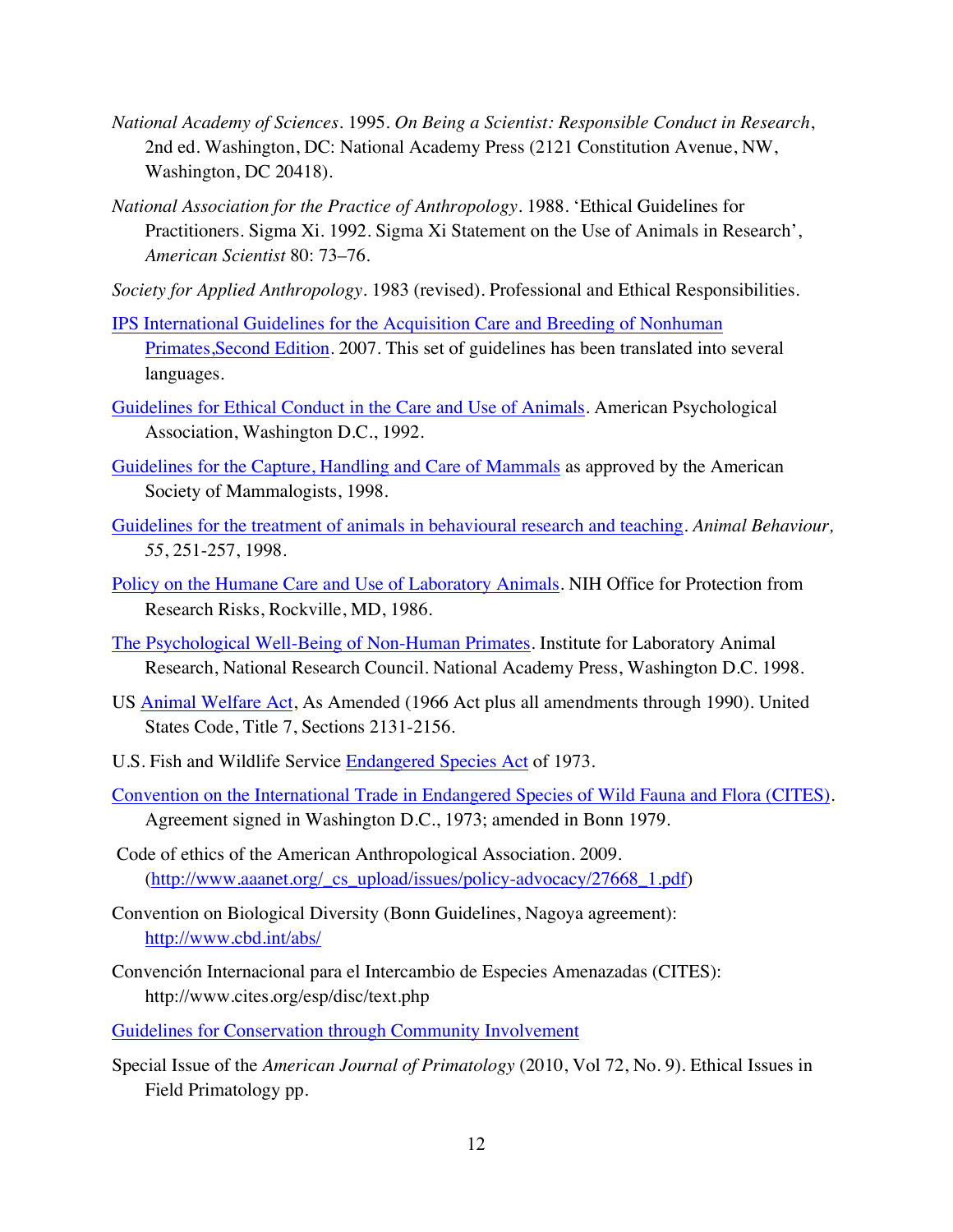- Special Issue of the *American Journal of Primatology* (2010, Vol 72, No. 5).749-793. Conservation Education pp. 377-466.
- Special Issue of the *American Journal of Primatology* (2008 Vol. 70, No. 8). Disease Transmission, Ecosystems Health, and Great Ape Research pp. 715-765.
- Primate Society of Japan (2013). Guidelines for the Care and Use of Laboratory Nonhuman Primates (in Japanese). *Primate Research*, 29: 45-53, doi: 10.2354/psj.29.012. (also available from http://primate-society.com/psj/psj3.pdf).
- Reglamento del comité de Ética del Consejo Nacional de Investigaciones Científicas y Técnicas, Argentina. Available via: http://web.conicet.gov.ar/documents/11716/0/OCR+RD+20050502-0613.pdf
- Principios éticos para el comportamiento del investigador científico y tecnológico. Consejo Nacional de Investigaciones Científicas y Técnicas, Argentina. Available via: http://web.conicet.gov.ar/documents/11716/0/OCR+RD+20060322-0540.pdf
- Animal Ethics Infolink. http://www.animalethics.org.au/policies-and-guidelines/wildliferesearch/voucher-specimens
- Brasil (2005) Manual de vigilância de epizootias em primatas não-humanos. Ministério da Saúde, Secretária de Vigilância em Saúde. Brasília: Ministério da Saúde, 2005. Available at ftp://ftp.cve.saude.sp.gov.br/doc\_tec/zoo/Manual\_VigEpizootias.pdf. Username and password required.
- Brasil (2013) Resolução Normativa CONCEA N°12/2013 Diretriz brasileira para o cuidado e a utilização de animais para fins científicos e didáticos – DBCA (Diário Oficial da União Nº 186, 25 de setembro de 2013). Available at http://pesquisa.in.gov.br/imprensa/jsp/visualiza/index.jsp?jornal=1&pagina=52&data=25/09 /2013
- IBAMA (2007) Instrução Normativa Ibama N°154/2007. Available at http://www.icmbio.gov.br/sisbio/images/stories/instrucoes\_normativas/IN\_154\_coleta.pdf
- IBAMA (2007) SISBIO: Manual do usuário. Available at http://www.icmbio.gov.br/sisbio/images/stories/instrucoes\_normativas/MANUAL%20DO% 20SISBIO.pdf

World Association of Zoos and Aquariums (WAZA) code of ethics and animal welfare (2003)

http://www.applied-ethology.org/ethical\_guidelines.html

Ethical guidelines of the International Society for Applied Ethology (2002)

http://www.nhmrc.gov.au/book/australian-code-practice-care-and-use-animals-scientificpurposes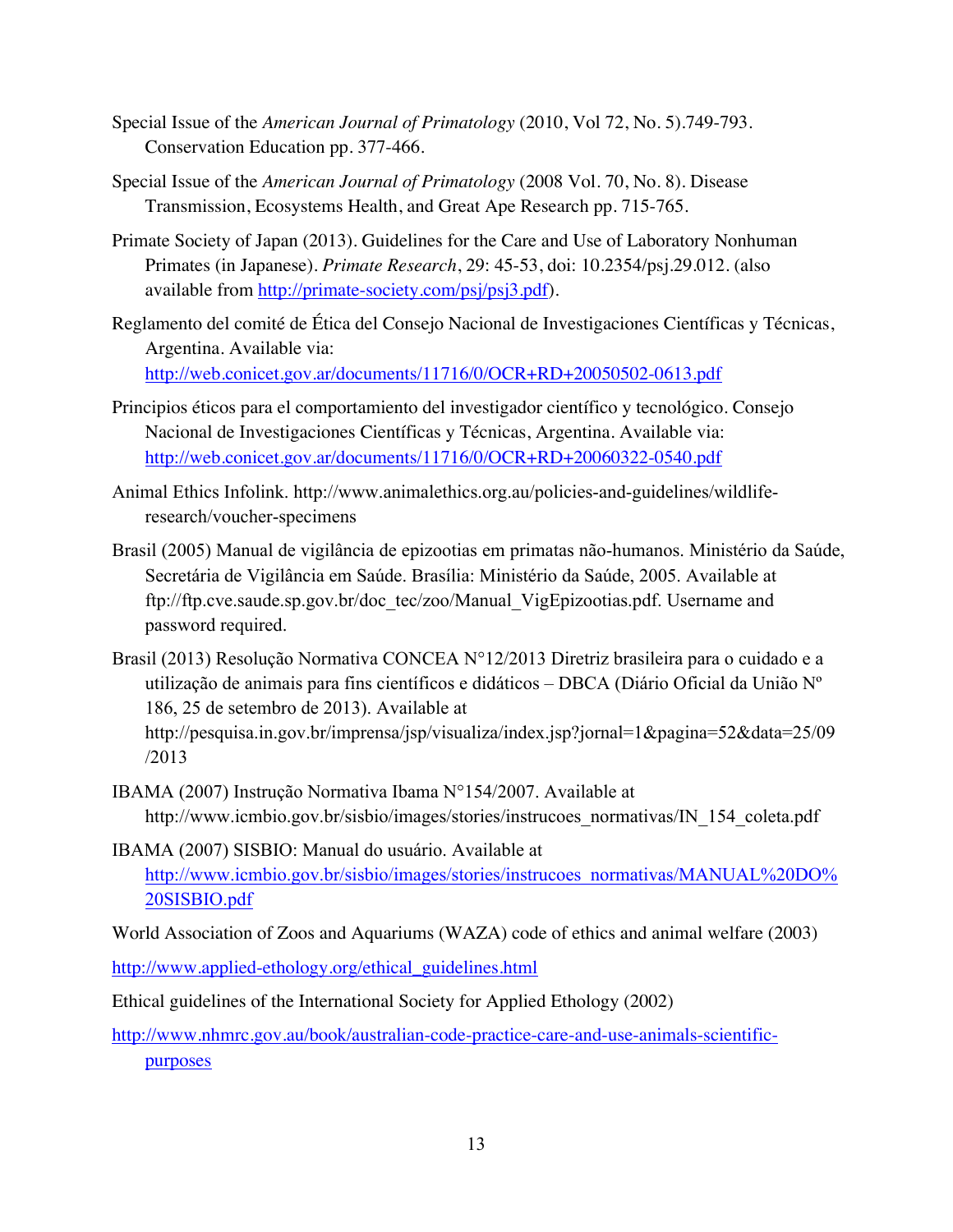- Australian code for the care and use of animals for scientific purposes 8th edition (2013). National Health and Medical Research council of the Australian Government
- IUCN best practice guidelines for great ape tourism 16 September 2010 (http://www.iucn.org/knowledge/publications\_doc/publications/?6052/Best-practice-guidelinesfor-great-ape-tourism)
- Ethical committee of the Argentine Society for Mammalian Studies (SAREM; Giannoni et al., 2003). http://www.sarem.org.ar/wp-content/uploads/2014/04/Etica-SAREM.pdf
- IPS International Guidelines for the Acquisition Care and Breeding of Nonhuman Primates, Second Edition. 2007. This has been translated into several languages. Available at the IPS website.
- 非人灵长类实验动物福利与 AAALAC 认证 (welfare and AAALAC certification of Nonhuman primates utilization in Lab ) http://wenku.baidu.com/link?url=5U5mwY3SIByqpYVGLCgIhKT8IAYzG6MvZwG4MPb mAlPNXDVeCpXT58qXtZUELrlFwfi-xe4lDpb8SLLOG1c0ZL7YtMBM3Qw9yXlwQSqLVO
- 非人灵口口口物口养手册 (Handbook of nutrition requirements of non-human primates) (Chinese translation version from English)

# **ACKNOWLEDGMENTS**

All the primatologists who commented on earlier versions of this document, including Marco Antonio Barreto de Almeida, Gerson Buss, Danielle Camaratta, Óscar M. Chave, Andrew Fowler, Gabriela Pacheco Hass, Leandro Jerusalinsky, Plautino Laroque, Karine Galisteo Diemer Lopes, Gabriela Ludwig, Mônica Mafra Valença-Montenegro, Nicola Schiel, Marcos de Souza Fialho and many others.

#### **REFERENCES**

Bezanson, M., Stowe, R., & Watts, S. M. (2013). Reducing the ecological impact

of field research. *American Journal of Primatology, 75*: 1-9.

- Bicca-Marques, J.C. & Freitas, D.S. (2010) The role of monkeys, mosquitoes, and humans in the occurrence of a yellow fever outbreak in a fragmented landscape in south Brazil: protecting howler monkeys is a matter of public health. *Tropical Conservation Science* 3: 31-42 (available at www.tropicalconservationscience.org).
- Campbell, G., Kuehl, H. Diarrassoubal, A. N'Goran P.K., & Boesch C. (2011). Long- term research sites as refugia for threatened and over-harvested species. *Biology Letters* 7: 723-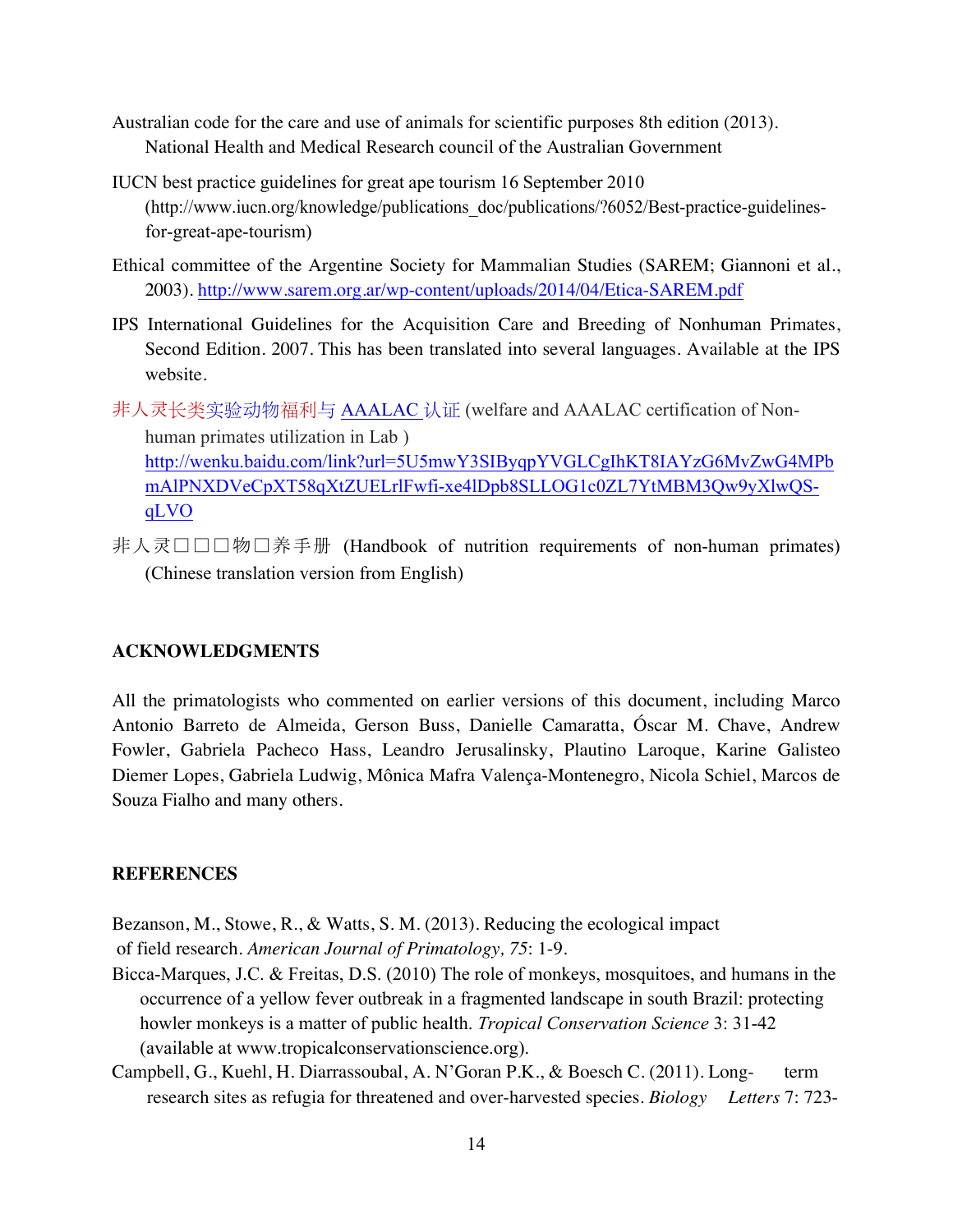726.

- Cranfield, M.R. (2008). Mountain gorilla research: the risk of disease transmission relative to the benefit from the perspective of ecosystem health. *American Journal of Primatology 70*: 751- 754.
- Curtis, D.J. & Setchell, J.M. (2003). Introduction. *Field and Laboratory Methods in Primatology: a Practical Guide*. Setchell, J.M. & Curtis, D. J. (eds.) Cambridge University Press: Cambridge.
- Cuthill, I. 1991. Field experiments in animal behaviour: methods and ethics. *Animal Behaviour*, 42: 1007-1014
- Dolins, FL, Jolly A, Rasamimanana H, Ratsimbazafy J, Feistner ATC, Ravoavy F. (2010) Conservation education in Madagascar: three case studies in the biological diverse island continent. *American Journal of Primatology* 72: 391-406.
- Fedigan, L.M. (2010.). Ethical issues faced by field primatologists: asking the relevant questions. *American Journal of Primatology* 72: 754–771.
- Gannon WL, Sikes, R.S. (2011) Guidelines of the American Society of Mammalogists for the use of wild mammals in research. *Journal of Mammalogy* 92: 235-253.
- Giannoni, S.M, Mera Sierra, R., Brengio, S.. & Jimenez Baigorria, L. 2003. *Guía para el uso de animales en investigaciones de campo y en cautiverio.* Comisión de Ética de la Sociedad Argentina para el Estudio de los Mamíferos.
- Goldberg TL (2008). Commentary on "Pandemic Human Viruses Cause Decline of Endangered Great Apes," by Kondgen et al 2008, Current Biology 18: 260-264". *American Journal of Primatology* 70: 716-718.
- Gruen, L., Fultz, A, Pruetz, J. (2013). Ethical issues in African great ape field studies. *ILAR Journal*. 54(1): 24-32.
- Johnson, K.G., Brooks, S.J., Fenberg, P.B., Glover, A.G., James, K.E., Lister, A.M., Michel, E., Spencer, M., Todd, J.A., Valsami-Jones, E., Young, J.R. & Stewart, J.R. (2011). Climate change and biosphere response: Unlocking the collections vault. *BioScience* 61: 147–153.
- Jolly, C.J., Phillips Conroy, J., & Muller, A.E. (2011). Trapping primates. In: *Field and Laboratory Methods in Primatology: a Practical Guide*. Setchell, J.M. & Curtis, D. J. (eds.) Cambridge University Press: Cambridge. Pp. 133-146.
- Köndgen S, Huhl H, N'Goran PK, Walsh PD, Schenk S, Ernst N, Biek R, Formenty P, Matz-Rensin K, Schweiger B, Junglen S, Ellerbrok H, Nitsche A, Briese T, Lipkin WI, Pauli G, Boesch C, and Leendertz FH. (2008). Pandemic human viruses cause decline in endangered great apes. *Current Biology* 18:1–5.
- Kuhar CW, Bettinger TL, Lehnhardt K, Tracy O, Cox D. (2010). Evaluating for long-term impact of an environmental education program at the Kalinzu Forest Reserve, Uganda. *American Journal of Primatology* 72: 407-413.
- Lavoie, C. (2013). Biological collections in an ever changing world: Herbaria as tools for biogeographical and environmental studies. *Perspectives in Plant Ecology Evolution and Systematics* 15: 68–76.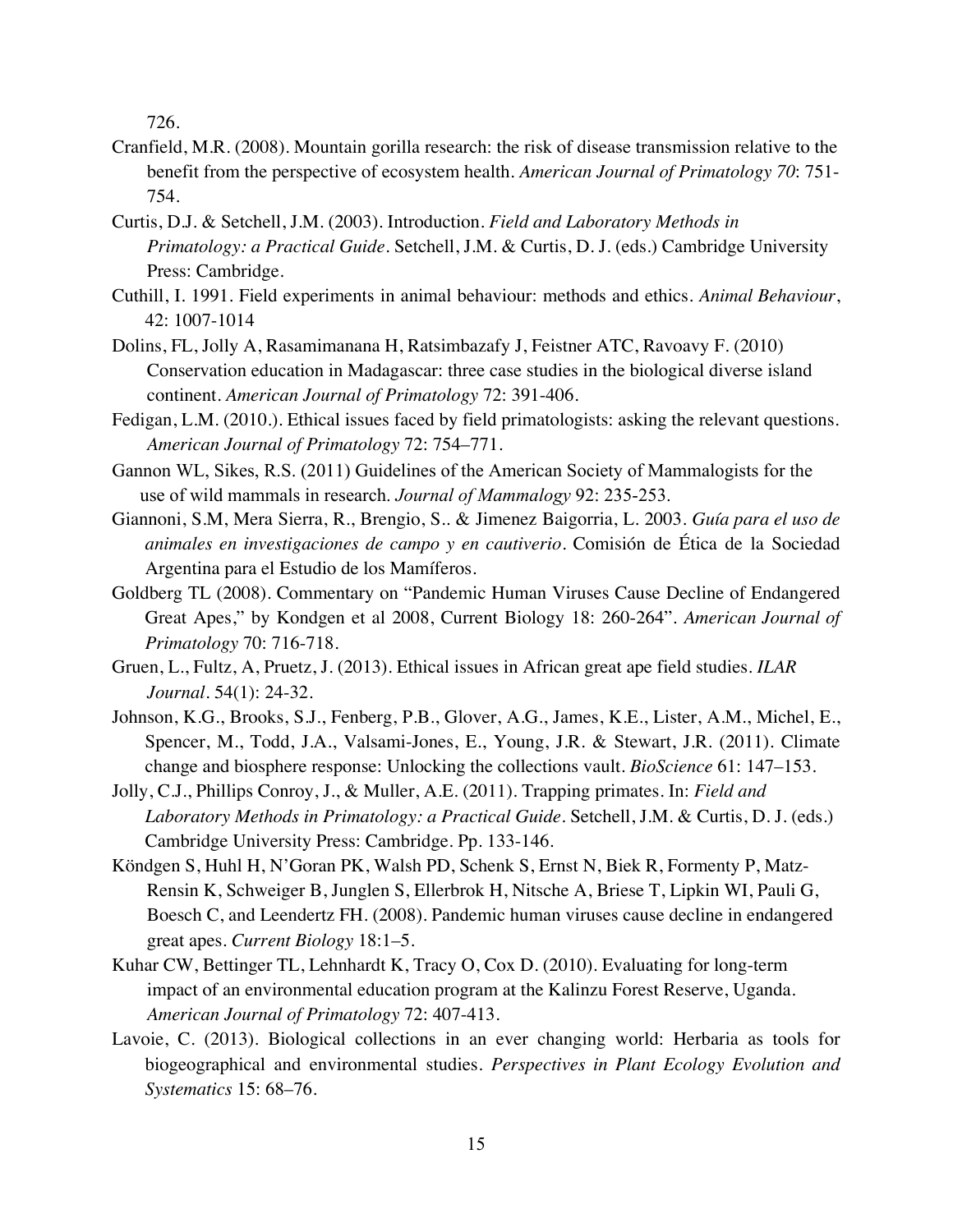- MacKinnon, K.C. & Riley, E.P. (2010). Field primatology of today: current ethical issues. *American Journal of Primatology* 72: 749–753.
- MacKinnon, K.C., & Riley, E.P. (2013). Contemporary ethical issues in field primatology. In MacClancy, J. & Fuentes, A. (eds.), *Ethics in the Field: Contemporary Challenges*. Berhahn: New York. pp. 98-107.
- Malone N.M., Fuentes A. & White F.J. 2010 Subjects of knowledge and control in field primatology. *American Journal of Primatology* 72: 779–784
- Marini, M.Â. & Marinho Filho, J. (2006) Translocação de aves e mamíferos: teoria e prática no Brasil. In: *Biologia da Conservação; Essências*. In Rocha, C.F., Bergallo, H.G., van Sluys, M. & Alves, M.A.S. (eds.). RiMa Editora, São Carlos, pp. 505-536.
- Marsh, L.K. (2007) Making conservation count: primates, fragmentation, and the future. In: *A Primatologia no Brasil, vol. 10* (Bicca-Marques, J.C. ed.). Sociedade Brasileira de Primatologia, Porto Alegre, pp. 17-36.
- Minteer, B.A, Collins, J.P., Love, K.E., Puschendorf, R. (2014). Avoiding (Re)extinction. *Science* 344: 260. DOI: 10.1126/science.1250953
- Nekaris, K.A.I. & Nijman, V. (2013) Do long-term great ape field studies help to conserve primates? In MacClancy J. & Fuentes, A. (Eds.), *Ethics in the Field: Contemporary Challenges*. New York. Vol. Berhahn pp. 108-123.
- Pusey AE, Wilson ML, Collins DA. (2008). Human impacts, disease risk, and population dynamics in the chimpanzees of Gombe National Park, Tanzania. *American Journal of Primatology* 70: 738-744.
- Rodrigues, M. (2006) Hidrelétricas, ecologia comportamental, resgate de fauna: uma falácia. *Natureza & Conservação* 4: 29-38.
- Savage A, Guillen R, Lamilla I, Soto L. (2010). Developing an effective community conservation program for cotton-top tamarins (*Saguinus oedipus*) in Colombia. *American Journal of Primatology* 72: 379-390.
- Silvy, J. N. (2012) *The Wildlife Techniques Manual, vol. 1 (Research) and vol. 2 (Management).* 7th edition. Baltimore: The Johns Hopkins University Press.
- Strier, K.B. (2010). Long-term field studies: positive impacts and unintended consequences. *American Journal of Primatology* 72: 772–778.
- Tewksbury, J.J., Anderson, J.G.T., Bakker, J.D., Billo, T.J., Dunwiddie, P.W., Groom, M.J., Hampton, S.E., Herman, S.G., Levey, D.J., Machnicki, N.J., Martínez Del Rio, C., Power, M.E., Rowell, K., Salomon, A.K., Stacey, L., Trombulak, S.C. & Wheeler, T.A. (In press). Natural history's place in science and society. *BioScience*.
- Walsh PD (2008). A rant on infectious disease and ape research priorities. *American Journal of Primatology* 70: 719-721
- 口口, 渡口邦夫, 2007,非人灵口口口养与管理口程中的福利保障, 口物学研究, 28(4)448-456 (Zhang, P.,& Watanabe, K., 2007. On the husbandry and welfare of captive nonhuman primates. *Zoological research* 28: 448-456) (in Chinese with English abstract)
- 范□来, 向左甫, 2013, 旅游干□□非人灵□□□物的影响, □物学研究, 34(1): 55−58.